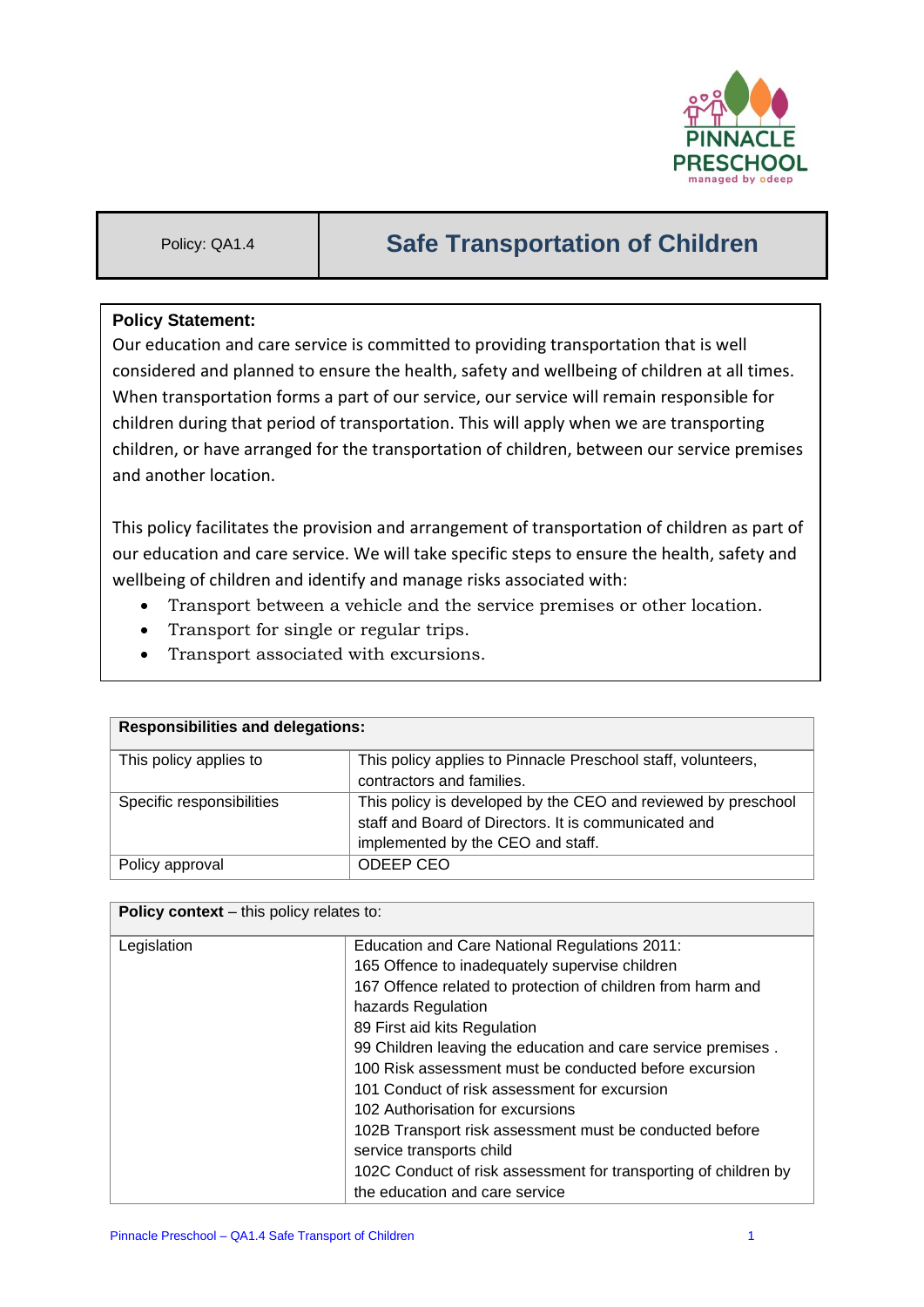

|                              | 102D Authorisation for service to transport children           |  |
|------------------------------|----------------------------------------------------------------|--|
|                              | 122 Educators must be working directly with children to be     |  |
|                              | included in ratios                                             |  |
|                              | 123 Educator to child ratios – centre-based services           |  |
|                              | 136 First aid qualifications                                   |  |
|                              | 158 Children's attendance record to be kept by approved        |  |
|                              | provider                                                       |  |
|                              | 168 Education and care service must have policies and          |  |
|                              | procedures                                                     |  |
|                              | 170 Policies and procedures to be followed                     |  |
|                              | 171 Policies and procedures to be kept available               |  |
|                              | 172 Notification of change to policies or procedure            |  |
| <b>Standards</b>             | <b>National Quality Standards:</b>                             |  |
|                              | Quality Area 1: Educational Program and Practice. Standard 1.1 |  |
|                              |                                                                |  |
|                              | Quality Area 2: Children's Health and Safety. Standard 2.2     |  |
| Organisation policies        | QA 1.2 Excursions Policy                                       |  |
|                              | QA 2 Children's Health and Safety Policies                     |  |
|                              | QA 6.1 Delivery and Collection of Children Policy              |  |
| Forms, record keeping, other | Pinnacle Preschool Risk Assessment - Excursions'               |  |
| documents                    | Excursion - Permission Notes                                   |  |
|                              | Risk Assessment – Safe Transportation of Children              |  |
|                              | Kidsafe NSW - www.kidsafensw.org.au                            |  |
|                              | Kids and traffic - www.kidsandtraffic.mq.edu.au                |  |
|                              | ACECQA Information sheet - Safe Transportation of Children     |  |
|                              |                                                                |  |

#### **Background**

Children are considered to be under the care of an education and care service at the point the service is taken to assume responsibility for their care and wellbeing. At this point the National Law and National Regulations apply. At Pinnacle Preschool the transportation of children will only occur when it is a part of a planned excursion.

## **Planning for the transportation of children:**

When planning for the transportation of children as part of an excursion staff will:

- Assess the requirements for the transportation.
- Conduct a risk assessment prior to the excursion.
- Book transport.
- Make alternative arrangements for adverse weather conditions.
- Inform families of the details of the transportation including pick up and destination, objectives and outcomes, requirements, and the availability of a risk assessment.
- Provide parents or other person named in the child's enrolment record as having authority to authorise transportation of a child, with a transportation authorisation form to complete.
- Collect completed authorisation forms for each child using the transportation.
- Request additional adult participation for the transportation where required.
- Arrange for a suitably equipped first aid kit (including EpiPen) and mobile phone to be readily available for the transportation.
- Consider any additional factors in the planning of transportation for children with additional needs. Where possible, our service will uphold the right for all children to access all transport.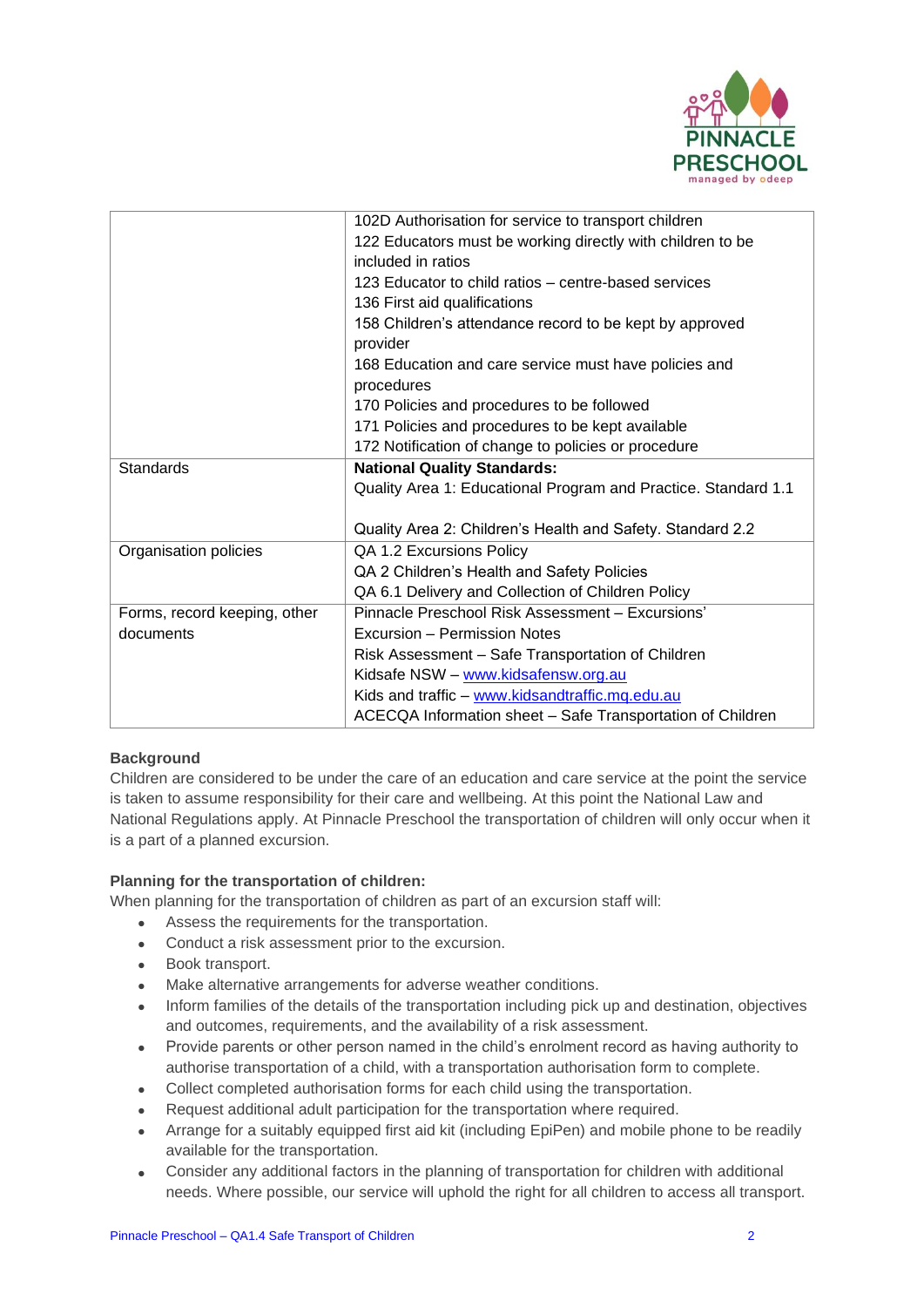

Excursions can be one off excursions or regular outings, this information must be defined in both the risk assessment and written authorisation when using transport as part of an excursion.

#### **Risk Assessment**

A transport risk assessment will always be conducted before our service transports a child/children to evaluate risks each time transportation is used. The Nominated Supervisor and Approved provider will ensure that the risk assessment identifies and assesses the risk the transport may pose to the safety, health and wellbeing of any child whilst using the transport and will specify how the service will manage any risks identified.

Once risks have been identified, they will be categorised as high, moderate or low and management of the risks will be detailed. Educators and any responsible adults using the transport will be aware of the service's policy and procedures that set out the instructions for what must be done in the event of an emergency (regulation  $97(1)(a)$ ) and are aware of the risk assessment for the transport.

Before using the transport, risks are checked including the weather to assess any increases to the level of risk and whether the transport can proceed. A procedure for each route of travel will be created in line with the risk assessment and will outline specific educator responsibilities, including the use of strollers and safety restraints.

The risk assessment conducted will consider:

- The proposed route and duration of the transportation, including estimated time of travel between the different locations.
- Each of the proposed pick-up locations and destination.
- The means of transport.
- The purpose of the transport.
- Any requirements for seatbelts or safety restraints under a law of each jurisdiction in which the children are being transported.
- Any water hazards on the proposed route travelled and at each stop.
- Number of adults and children involved in the transportation.
- Given the risks posed by transportation, the number of educators or other responsible adults that is appropriate to provide supervision and whether any adults with specialised skills are required.
- Whether any items should be readily available during transportation (for example, a mobile phone and list of emergency contact numbers for the children being transported).
- The process for entering and exiting the education and care service premises and the pick up location or destination (as required).
- Procedures for embarking and disembarking the means of transport, including how each child is to be accounted for on embarking and disembarking.
- Strategies for accounting for all children using the transportation, particularly during embarking and disembarking the vehicle.

#### **Staffing Arrangements**

Educators using the transportation will be no less than the number prescribed in the Education and Care Services National Regulations, and depending on the supervision requirements, may need to be higher to ensure adequate supervision.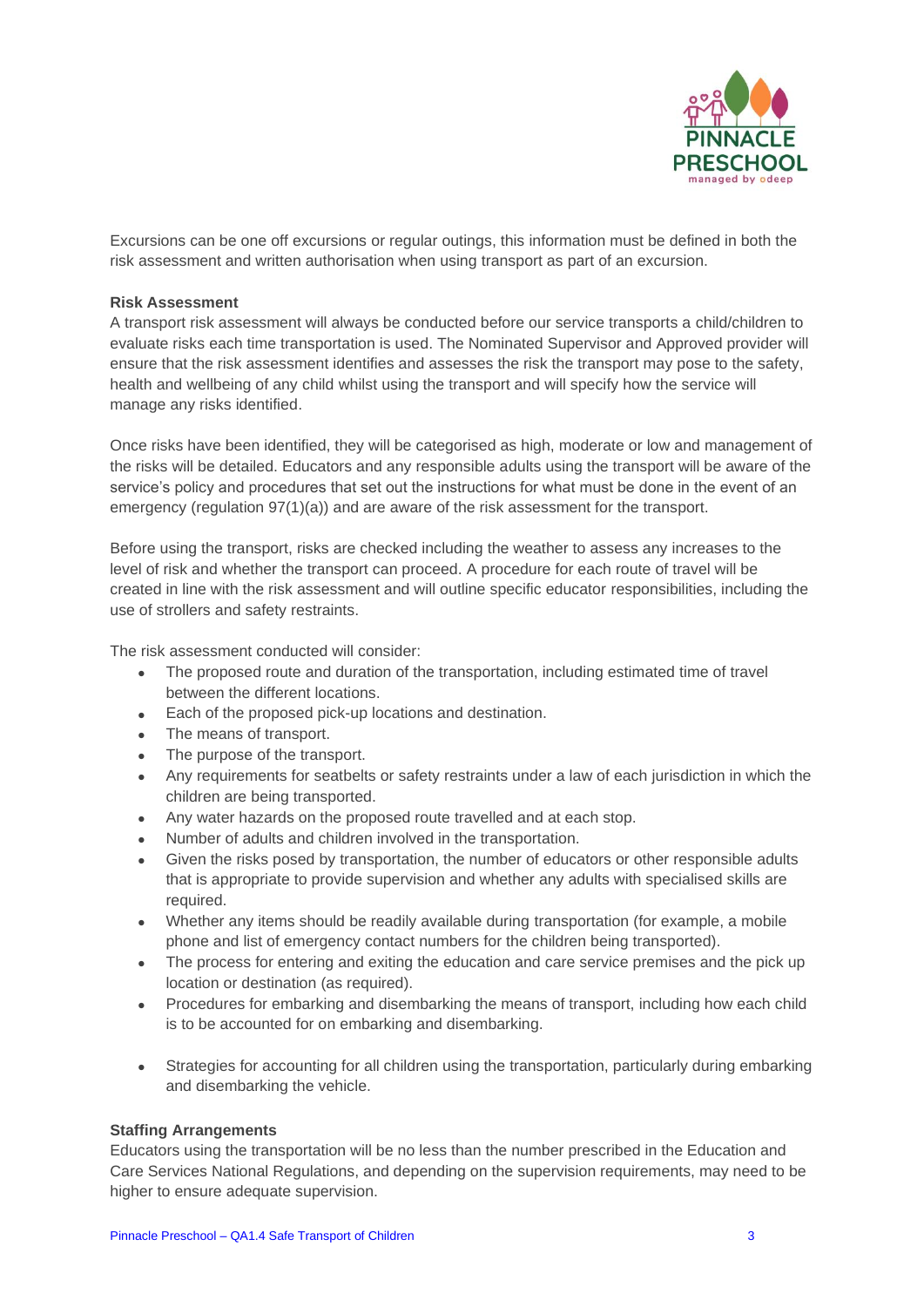

The number of educators will also be adequate to supervise any responsible adults who volunteer to assist with the transportation.

Where an educator assumes responsibility for driving the bus (and holds the relevant license to drive), they are not considered to be included in the ratio to meet ratio requirements. Consideration will be given to the number of educators who have required first aid qualifications and the number of educators required to educate and care for children who remain at the service.

Where a group of children are taken on transportation while a number of children remain at the service, at least one educator who holds the following qualifications must be in attendance at both the transportation and at the service where children are being educated and cared for, and must be immediately available in an emergency. At least:

- A staff member or one nominated supervisor of the service who holds a current approved first aid qualification.
- A staff member or one nominated supervisor of the service who has undertaken current approved anaphylaxis management training.
- A staff member or one nominated supervisor of the service who has undertaken approved emergency asthma management training (regulation 136(1)).

All educators attending the transportation will be made aware of the service's policy and procedures that set out the instructions for what must be done in the event of an emergency (regulation 97(1)(a)) and are aware of the risk assessment for the transportation.

#### **Families and Volunteers**

Families will be encouraged to participate in transportation to increase the number of responsible adults and assist in ensuring the health, safety and wellbeing of children. Families and volunteers cannot be counted in order to meet ratio requirements under the Education and Care Services National Regulations.

Family members wishing to attend will be mature, responsible people who are aware of the hazards and responsibilities of taking a group of children out of the service. If the responsible adult needs to bring their child's sibling because they cannot find suitable care, the responsibility provided to this adult will be adjusted accordingly and considered in the risk assessment. Family members/volunteers will not be left in sole charge of children (including their children) and must be supervised by an educator at all times.

All responsible adults attending the transportation will be made aware of the service's policy and procedures that set out the instructions for what must be done in the event of an emergency (regulation 97(1)(a)) and are aware of the risk assessment for the transportation.

#### **Conducting the Transportation**

All educators, volunteers and children using the transportation will be informed of transportation timetable/ itinerary, special requirements, safety procedures, grouping of children and responsibilities. A list of children using the transportation will be left at the service and a copy carried by the delegated responsible person.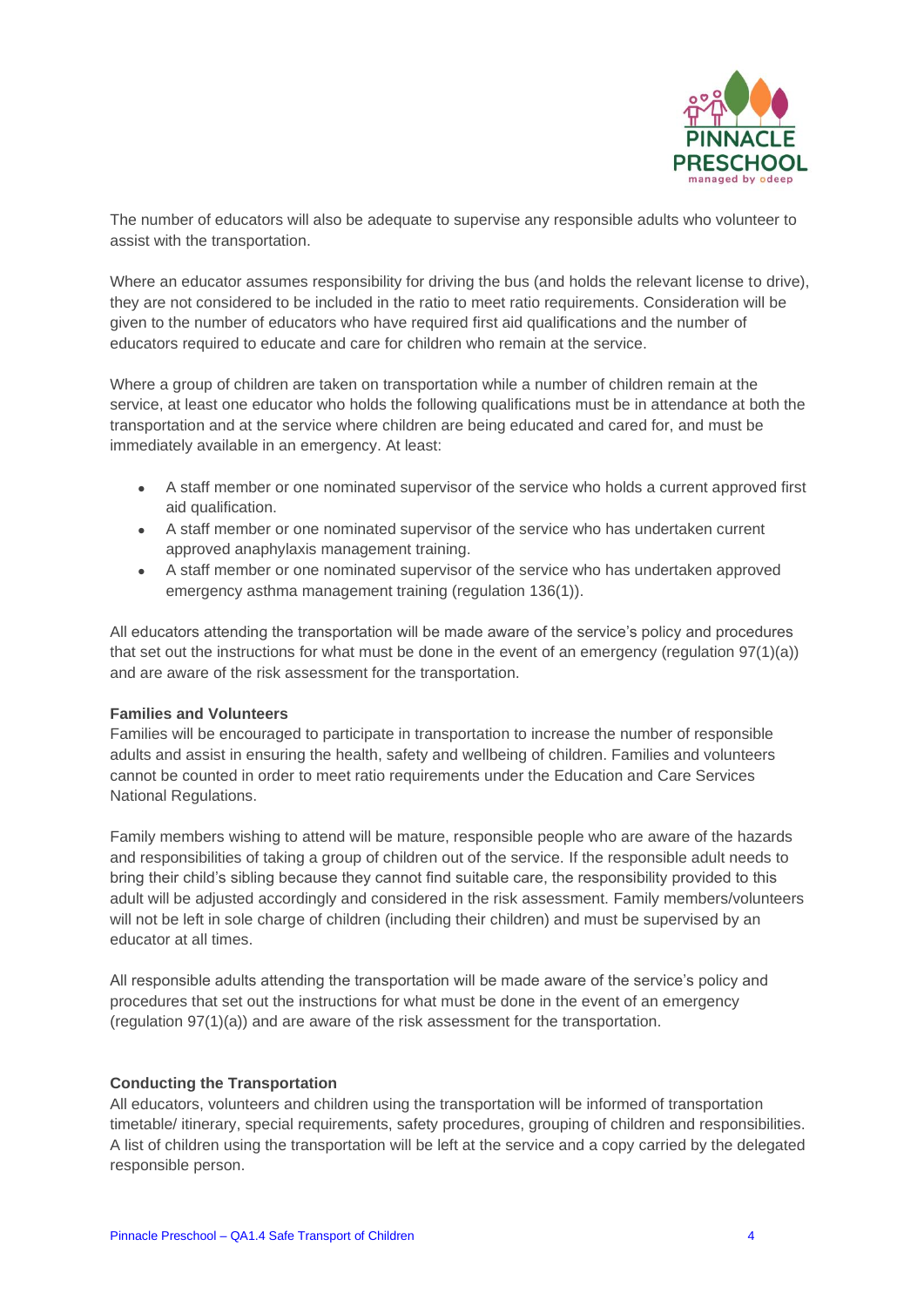

Items to be readily available when transporting children include:

- A suitable stocked first aid kit including EpiPen and a list of adults involved in transportation and contact information for each.
- An operating mobile phone with an appropriate telephone network or other means of communicating with the service and emergency services.
- A list of children involved, including children's contact information, emergency contact numbers and the child's registered medical practitioner or medical service.
- Children's medication, health plans and individual risk assessment, and
- Other items as required e.g. sunscreen, drinking cups, jackets, hats, hygiene products etc.

### **Roles and Responsibilities**

| Role                     | <b>Authority/Responsibility For</b>                                         |
|--------------------------|-----------------------------------------------------------------------------|
| <b>Approved Provider</b> | Assume responsibility under the National Law for the safety, health         |
|                          | and wellbeing of all children at all times that children are in the care of |
|                          | the service/s.                                                              |
|                          | Ensure that any child being educated and cared for by the service is        |
|                          | not transported by the service or in transportation arranged by the         |
|                          | service unless written authorisation has been given.                        |

| <b>Role</b>           | <b>Authority/Responsibility For</b> |                                                                            |
|-----------------------|-------------------------------------|----------------------------------------------------------------------------|
| Nominated Supervisor/ | $\bullet$                           | Taking steps to ensure the health, safety and wellbeing of children        |
| Responsible Person    |                                     | when being transported by or on transport arranged by, the service.        |
|                       | $\bullet$                           | Ensuring that any child being educated and cared for by the service is     |
|                       |                                     | not transported by the service or in transportation arranged by the        |
|                       |                                     | service unless written authorisation has been given.                       |
|                       | $\bullet$                           | Only allocating educators to attend transportation of children who         |
|                       |                                     | understand and are confident with, the transport risk assessment and       |
|                       |                                     | any associated policies and procedures.                                    |
|                       | $\bullet$                           | Ensuring items to be taken on transportation are well stocked and          |
|                       |                                     | easily accessible.                                                         |
|                       | $\bullet$                           | Ensuring first aid items taken on transportation are fully stocked and in  |
|                       |                                     | date, including emergency medication.                                      |
|                       | $\bullet$                           | Only using/ fitting child restraints in accordance with the National Child |
|                       |                                     | Restraint Laws and the mandatory standard AS/NZS 1754 Child                |
|                       |                                     | restraint systems for use in motor vehicles.                               |
|                       | $\bullet$                           | Ensuring that the transportation means meets all safety requirements       |
|                       |                                     | for the transport of children, insurances, including approved child        |
|                       |                                     | restraints, fire extinguishers and emergency exits.                        |
|                       | $\bullet$                           | Ensuring that sufficient educators are in attendance on the                |
|                       |                                     | transportation to meet the Education and Care Services National            |
|                       |                                     | Laws, Regulations and supervision requirements across the service.         |
|                       |                                     | The transport operator/ driver will not be included in this ratio.         |
|                       | $\bullet$                           | Ensuring that any chartered transport companies provide evidence of        |
|                       |                                     | the operators WWCC and that this is verified before the use of the         |
|                       |                                     | transportation.                                                            |
|                       |                                     | Ensuring that any chartered transport companies provide evidence of        |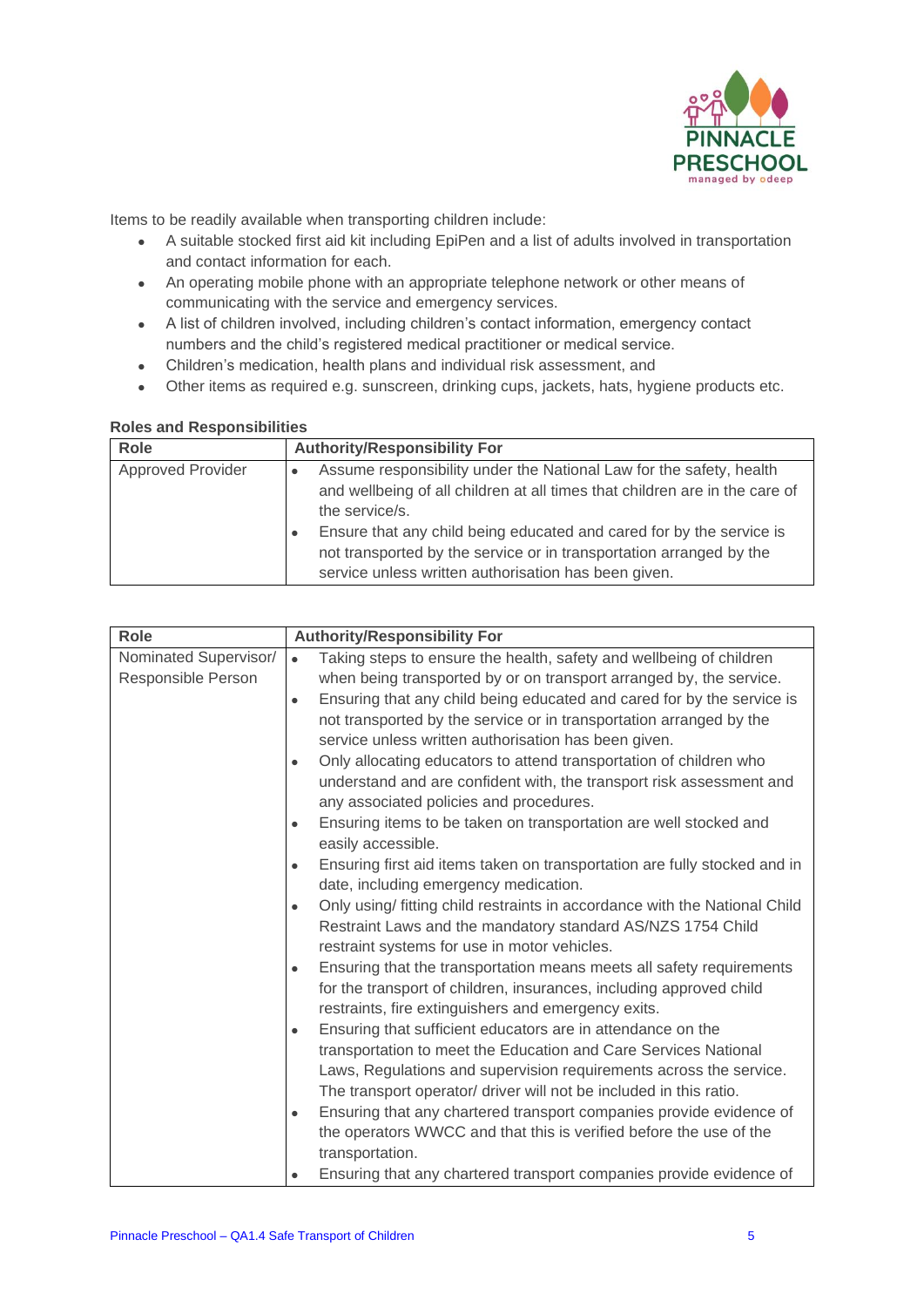

|           | the operator's working with children check (or equivalent), and that this |
|-----------|---------------------------------------------------------------------------|
|           | is verified before the use of the transportation.                         |
| $\bullet$ | Ensure that permission/authorisation forms are signed and stored in       |
|           | the child's file. These forms will include details of child's name, date, |
|           | destination, reason for excursion, method of transport, time of           |
|           | excursion, child/adult ratio's, statement regarding the risk assessment   |
|           | that has been conducted and detailing that a mobile phone and first       |
|           | aid kit will be carried on the excursion.                                 |

| <b>Role</b>     | <b>Authority/Responsibility For</b>                                                                      |  |  |
|-----------------|----------------------------------------------------------------------------------------------------------|--|--|
| Early Childhood | Taking steps to ensure the health, safety and wellbeing of children<br>$\bullet$                         |  |  |
| Educators       | when being transported by or on transport arranged by, the service.                                      |  |  |
|                 | Following all service policies, procedures and risks assessments in<br>$\bullet$                         |  |  |
|                 | relation to transportation and child protection.                                                         |  |  |
|                 | Conduct and document regular head counts as detailed in the<br>$\bullet$                                 |  |  |
|                 | transport risk assessment.                                                                               |  |  |
|                 | Remaining responsible for all children being transported and provide<br>$\bullet$                        |  |  |
|                 | particularly close attention to any children in their assigned group.                                    |  |  |
|                 | Promoting a safe and secure transportation journey for children,<br>$\bullet$                            |  |  |
|                 | engaging in meaningful interactions throughout.                                                          |  |  |
|                 | Maintaining items that are taken on transportation in a neat and<br>$\bullet$                            |  |  |
|                 | organised fashion. Notify the responsible person of any items that                                       |  |  |
|                 | need replacing and ensure the items are returned to their designated                                     |  |  |
|                 | space at the conclusion of transportation, ready for their next use.                                     |  |  |
|                 | Communicating with other staff before and during the transportation to<br>$\bullet$                      |  |  |
|                 | keep children safe and implement any risk minimisation strategies.                                       |  |  |
|                 | Ensuring relevant medical plans, risk assessments, medication and<br>$\bullet$                           |  |  |
|                 | contact details for each child attending the transportation are readily                                  |  |  |
|                 | available.                                                                                               |  |  |
|                 | Ensuring that no child is ever left unsupervised on any transportation.<br>$\bullet$                     |  |  |
|                 | Ensuring that all safety restraints are used correctly before and during<br>$\bullet$<br>transportation. |  |  |
|                 | Removing children who are in strollers first, ensuring stroller brakes<br>$\bullet$                      |  |  |
|                 | are on, before assisting other children. This is always to occur on the                                  |  |  |
|                 | side of the vehicle away from traffic and, wherever possible, in a                                       |  |  |
|                 | position where road crossing is not required.                                                            |  |  |
|                 | Having their current drivers license with them at all times, if driving.<br>$\bullet$                    |  |  |
|                 | Not using their mobile phones while directly responsible for children,<br>$\bullet$                      |  |  |
|                 | other than for the purposes of the transportation or in an emergency.                                    |  |  |
|                 | Implementing road safety activities and messages with children across<br>$\bullet$                       |  |  |
|                 | the service program.                                                                                     |  |  |
|                 | Role modelling road safety practices at all times.                                                       |  |  |